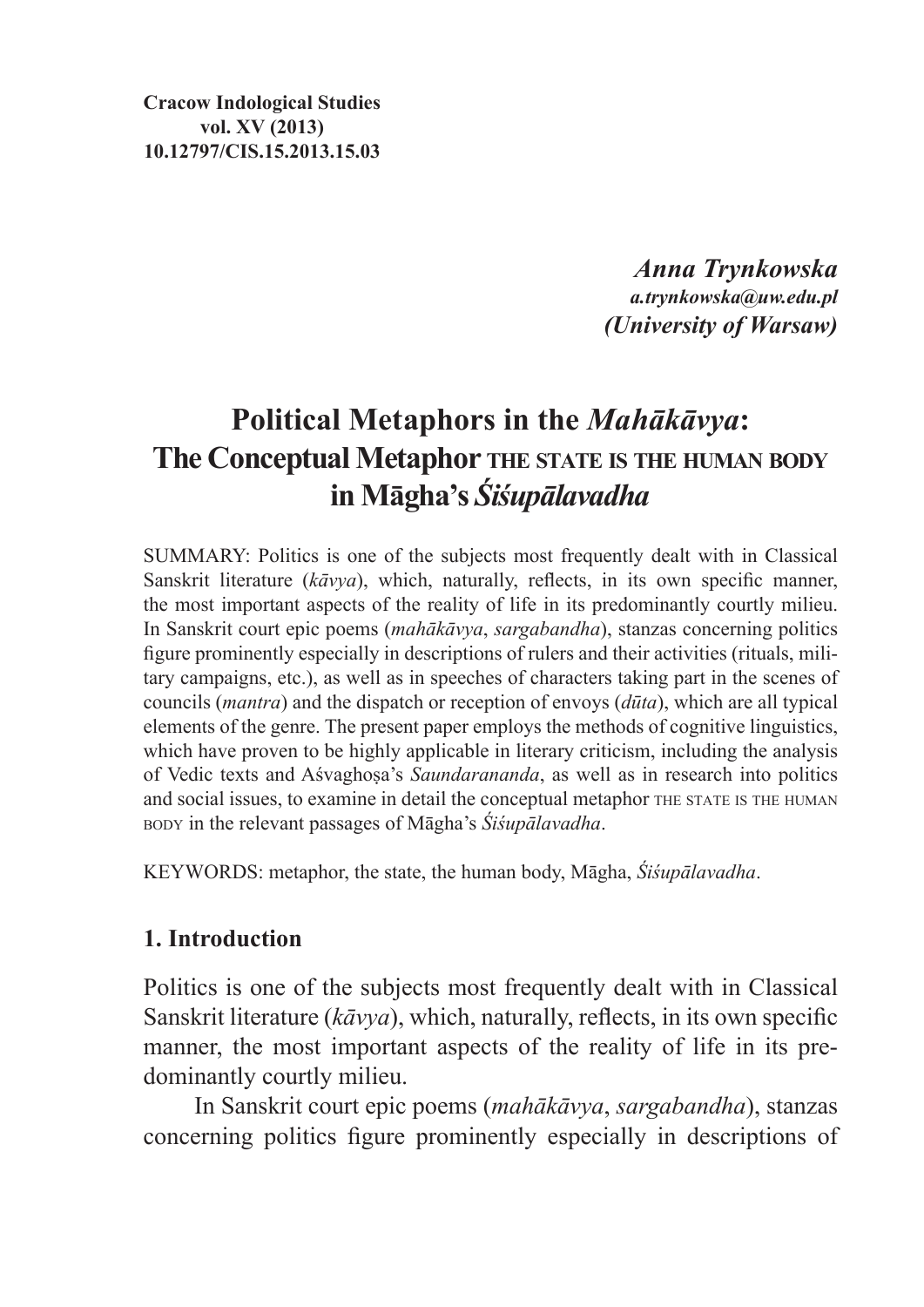rulers and their activities (rituals, military campaigns, etc.), as well as in speeches of characters taking part in the scenes of councils (*mantra*) and the dispatch or reception of envoys (*dūta*), which are all typical elements of the genre.

These interesting passages have been studied before, with different aims and by different methods: see, for example, Smith 1985: 55–102, 150–178; Rusanov 2002: 62–99; Peterson 2003: 47–87; Sudyka 2004: 195–230.

In my current research, I search for and examine in detail political metaphors in the relevant cantos (*sarga*) of four Sanskrit *mahākāvya*s, namely Kālidāsa's *Raghuvaṃśa* (5<sup>th</sup> century AD),<sup>1</sup> Bhāravi's *Kirāt*- $\bar{a}$ *rjunīya* (6<sup>th</sup> century AD),<sup>2</sup> Bhaṭṭi's *Rāvaṇavadha* (7<sup>th</sup> century AD)<sup>3</sup> and Māgha's *Siśupālavadha* (7<sup>th</sup> century AD),<sup>4</sup> by the methods of cognitive linguistics, introduced by George Lakoff and Mark Johnson in their now classic book *Metaphors We Live By* (Lakoff and Johnson 1980) and developed further by Mark Turner, Zoltán Kövecses and many others. These tools have already proven to be highly applicable in literary criticism, including the analysis of Vedic texts (see Jurewicz 2010) and Aśvaghoṣa's *Saundarananda* (see Covill 2009), as well as in research into politics and social issues. In January 2012, during the  $15<sup>th</sup>$  World Sanskrit Conference, organized by the International Association of Sanskrit Studies and the Rashtriya Sanskrit Sansthan in New Delhi, I presented a paper on *Amaruśataka* 2, to be published as Trynkowska forthcoming, in which I employed these methods in a metaphorical reading of this complex *muktaka*. Since they seem to have served me well in my interpretation of the poem, I have decided to put them to the test in my current research as well.

As I wrote in the above-mentioned paper on *Amaruśataka*,<sup>2</sup> 'In brief, in the cognitive linguists' view, a metaphor is a mental process, in which certain aspects of one *conceptual domain* (as any coherent

<sup>&</sup>lt;sup>1</sup> According to Warder 1990: 123.

<sup>2</sup> According to Warder 1990: 199.

<sup>3</sup> According to Warder 1983: 118.

<sup>4</sup> According to Warder 1983: 133.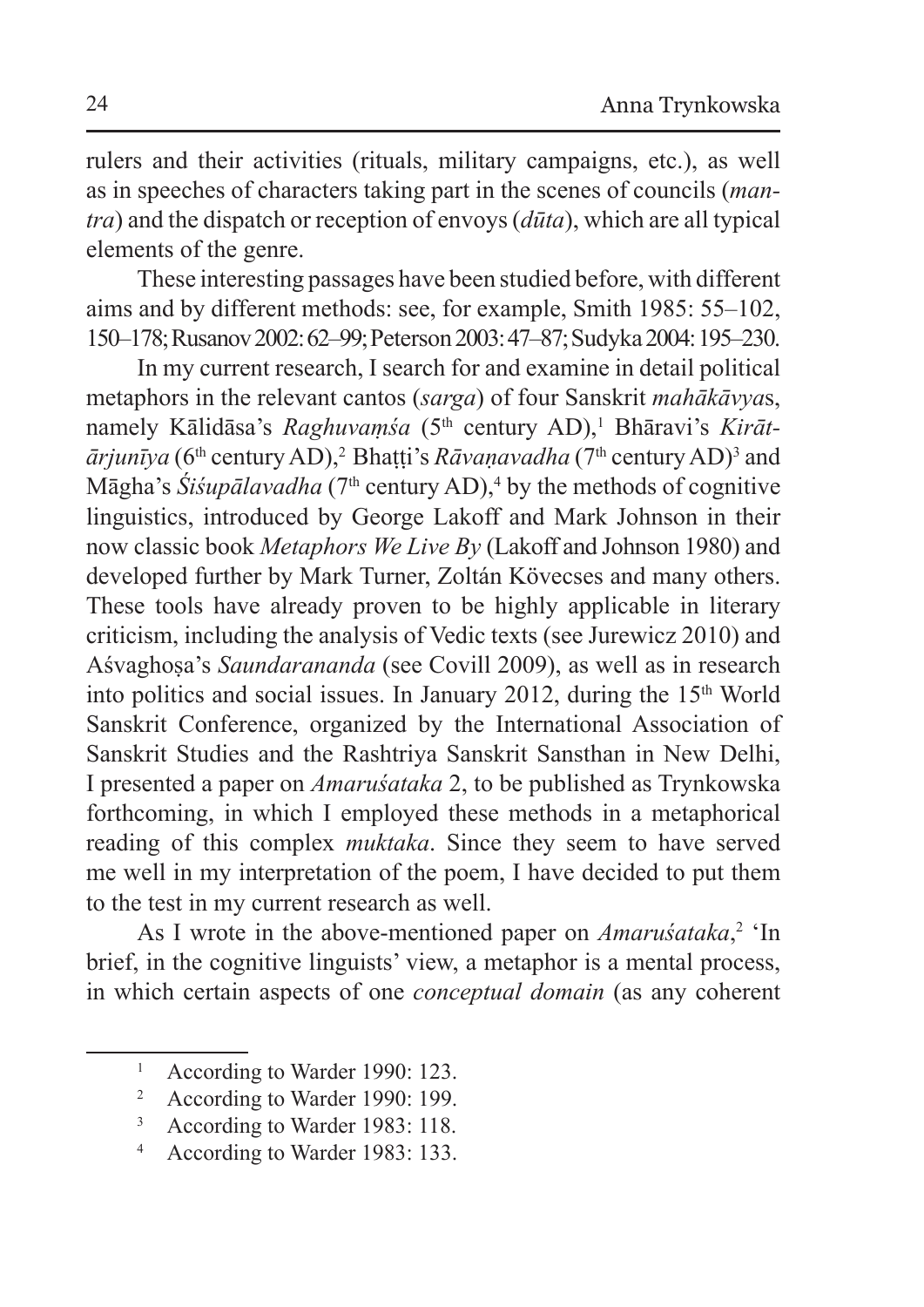organization of knowledge is called), usually more abstract and elusive, referred to as *target domain*, are comprehended in terms of certain aspects of another conceptual domain, usually more concrete and better known, referred to as *source domain*; to be more precise, a metaphor consists in a set of correspondences, referred to as *mappings*, between the constituent elements of a source domain and the constituent elements of a target domain. Many metaphors also map our additional extensive and detailed knowledge about source domains onto target domains; such mappings are referred to as *metaphorical entailments*. These *conceptual metaphors*, as they are called, manifest themselves in *metaphorical linguistic expressions*. Some conceptual metaphors seem to be universal; others are culture-specific.<sup>5</sup>

Poets employ the same conceptual metaphors in their works as ordinary people do in their everyday life, but they use them differently by extending them, elaborating them, questioning them and combining them, as first demonstrated by George Lakoff and Mark Turner in another now classic book worth mentioning here, namely *More Than Cool Reason* (Lakoff and Turner 1989).<sup>6</sup>

For the purposes of my current research, it is also important that some conceptual metaphors constitute *metaphor systems*. In one of such systems, possibly universal, identified by George Lakoff and Mark Turner (Lakoff and Turner 1989) and called the Great Chain of Being Metaphor System, there is a hierarchy of entities, with their attributes and behaviour, and entities belonging to one level of the hierarchy are conceptualized in terms of entities belonging to another level; entities higher in the hierarchy are usually conceptualized in terms of entities lower in the hierarchy, but the opposite is also possible.<sup>7</sup>

 $5$  Based on Kövecses 2002: vii–xi, 3–13 and 93–105.

<sup>6</sup> Cf. Kövecses 2002: 43–55; Kövecses 2007b: 100–101, and especially Kövecses 2007b: 259–264, where another creative cognitive process, namely the negation or cancelling of common conceptual metaphors, is pointed out.

<sup>7</sup> Based on Lakoff and Turner 1989: 160–213 and Kövecses 2002: 121–141; see also Turner 1996: 136–139.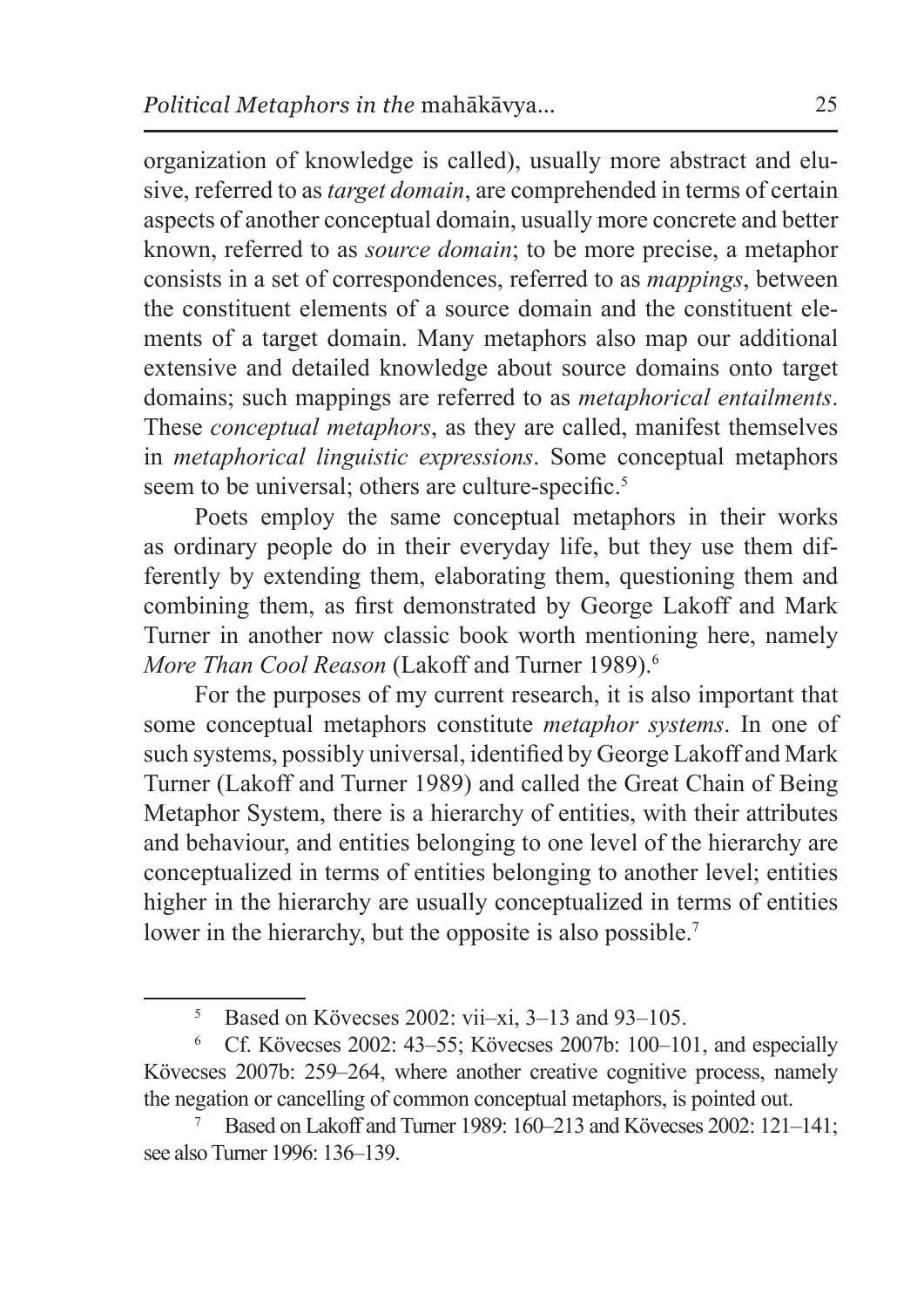The so-called Basic Great Chain of Being consists of:

- humans, with their higher-order attributes and higher-order behaviour (e.g. rational thought, character);

- animals, with their instinctual attributes and instinctual behaviour;

- plants, with their biological attributes and biological behaviour;

- complex objects, with their structural

attributes and functional behaviour;

- natural physical things, with their natural physical attributes and natural physical behaviour.<sup>8</sup>

The so-called Extended Great Chain of Being consists of:

- cosmos / universe;
- society;
- humans;
- animals;
- $-$  etc. $9$

Zoltán Kövecses suggests that at the level above humans, society should be replaced by *abstract complex systems*, with society as one of their categories. He employs this term to refer to abstract complex configurations of entities, involving humans and their ideas, such as the mind, theories, scientific disciplines, worldviews, relationships, the family, careers, society, social organizations, political systems, political parties, the government, legal systems, economic systems, industry, companies, etc. His research shows that in the mind of the present-day speakers of English, abstract complex systems are largely understood via four conceptual metaphors:

- AN ABSTRACT COMPLEX SYSTEM IS THE HUMAN BODY (which focuses on the structure and condition of the abstract complex system—is it in an appropriate condition?);<sup>10</sup>

<sup>8</sup> Based on Lakoff and Turner 1989: 170–171; cf. Kövecses 2002: 126–127; see also Turner 1996: 137.

<sup>9</sup> Based on Lakoff and Turner 1989: 204–213; cf. Kövecses 2002: 128.

<sup>&</sup>lt;sup>10</sup> The examples of this metaphor given by Kövecses include:

<sup>&#</sup>x27;[…] the world governing *body* in athletics […]'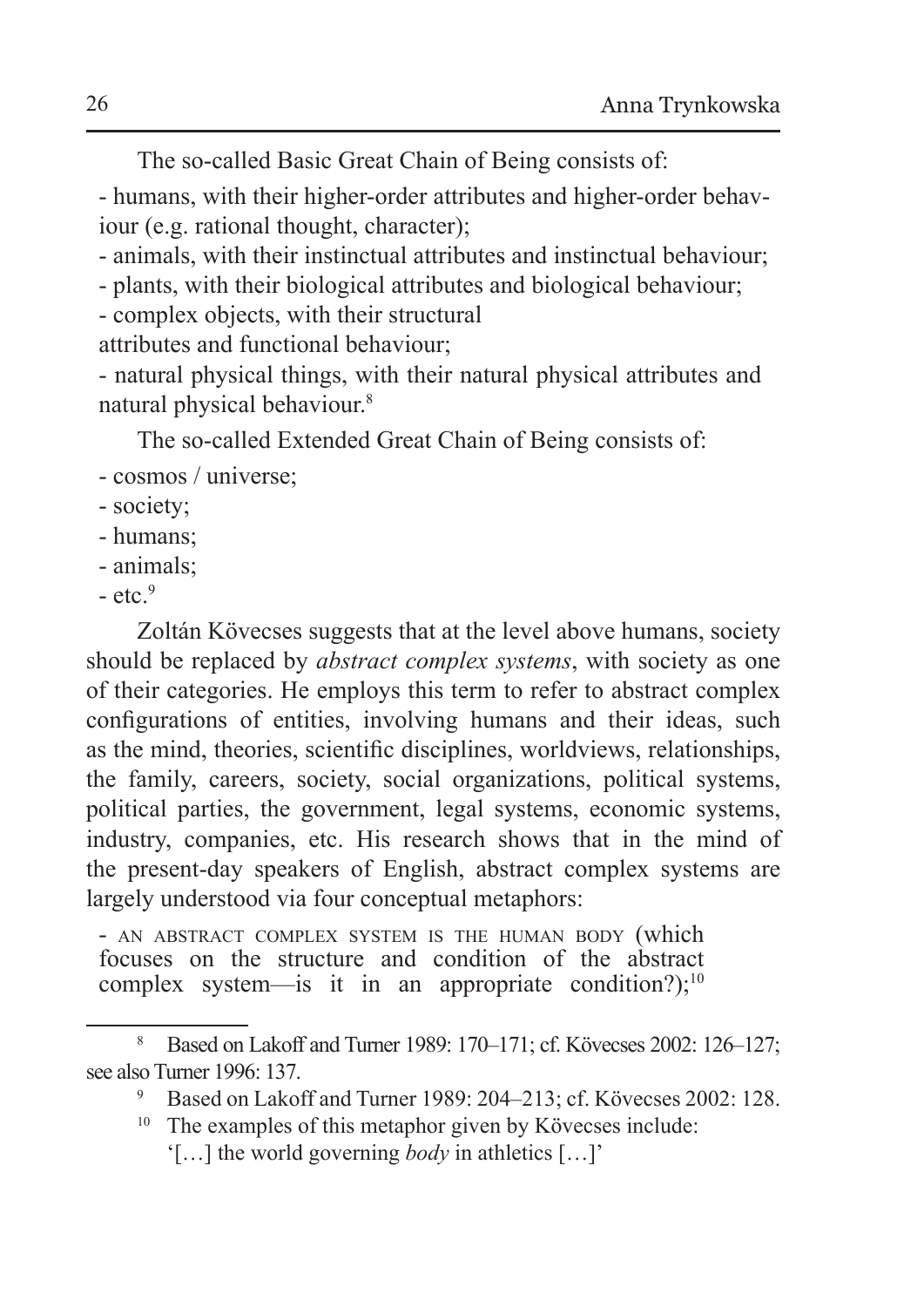- an abstract complex system is a plant (which focuses on the development of the abstract complex system—does it develop as it should?);

- an abstract complex system is a building (which focuses on the structure and stability of the abstract complex system—is it well-structured? is it long-lasting and stable?); - an abstract complex system is a machine (which focuses on the function of the abstract complex system—does it function effectively?).<sup>11</sup>

My study of the passages concerning politics in the relevant cantos of Kālidāsa's *Raghuvaṃśa*, Bhāravi's *Kirātārjunīya*, Bhaṭṭi's *Rāvaṇavadha* and Māgha's *Śiśupālavadha* by the above-mentioned methods has identified, among others, several conceptual metaphors for the state clearly underlying the texts, some of them with source domains identical with, or similar to, those pointed out by Kövecses.

In the present paper, I will deal with one such conceptual metaphor, namely THE STATE IS THE HUMAN BODY. I have not found any instances of this metaphor in the relevant *sarga*s of the *Raghuvaṃśa*, *Kirātārjunīya* or *Rāvaṇavadha*. However, it appears prominently in the *Śiśupālavadha*. I will discuss here in detail its most important occurrences in Māgha's poem.

'Politicians are being blamed for all the *ills* of society.'

'Observers here believe that the greatest difficulty before him is the *ailing* economy of the country.'

'The *crippling disease* of state involvement in industry through nationalisation has not been *cured*.'

(Kövecses 2002: 129–130).

<sup>11</sup> Based on Kövecses 2002: 98-101 and 127-134; see also Kövecses 2007a: 97–103; Kövecses 2007b: 202–204 and 209–217.

<sup>&#</sup>x27;[…] at the very *heart* of our culture […]'

<sup>&#</sup>x27;The tour is the first visit to the country by a Jewish *head* of state.'

<sup>&#</sup>x27;Women are the church's *backbone* but rarely hold any positions of leadership.'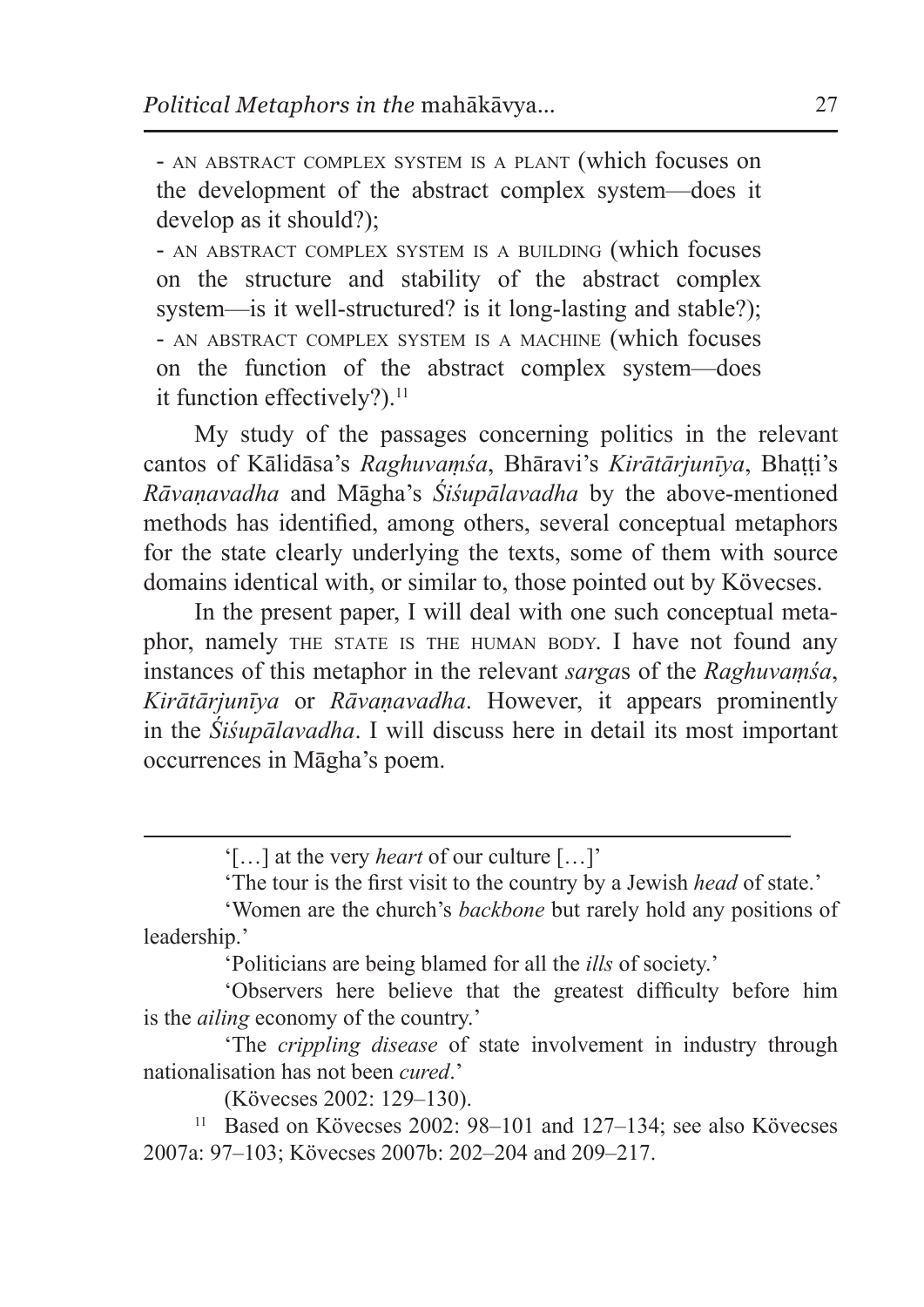## **2. The conceptual metaphor the state is the human body in Māgha's**  *Śiśupālavadha*

The concrete and clearly delineated conceptual domain of the human body, with its biological part-whole structure and its aspects of health and illness, which we know well (or which we at least think we know well), is universally one of the most common source domains, drawn on to comprehend a variety of target domains, including abstract complex systems. The body parts of animals also frequently constitute source domains<sup>12</sup>

In Indian culture, the conceptual metaphor AN ABSTRACT COMPLEX system is the (human) body is deeply entrenched. In Sanskrit, it manifests itself, for example, in the well-conventionalized metaphorical meaning of the word *aṅga* 'a limb of the body', but also 'a subordinate division or department, especially of a science, as the six Vedāṅgas; [...] any subdivision' (Monier-Williams 2002: 7). In the political context, for example, the five elements of counsel (*mantra*) are referred to as the five *angas*.<sup>13</sup>

The conceptual metaphor THE STATE IS THE BODY can be discerned in the *Arthaśāstra*; it clearly underlies the following stanza:

*nāsya guhyaṃ pare vidyuś chidraṃ vidyāt parasya ca / gūhet kūrma ivāṅgāni yat syād vivr̥tam ātmanaḥ //* AŚ 1.15.60

'The enemies should not come to know of his secret; he should, however, find out the weaknesses of the enemy.

He should conceal, as a tortoise does his limbs, any (limb) of his own that may have become exposed.'

(Trans. Kangle 2000a: 36).

<sup>12</sup> On the metaphorical utilization of the conceptual domains of the human body, health, illness and animals, see Kövecses 2002: 16–17.

<sup>13</sup> See, for example, AŚ 1.15.42; trans. Kangle 2000a: 35.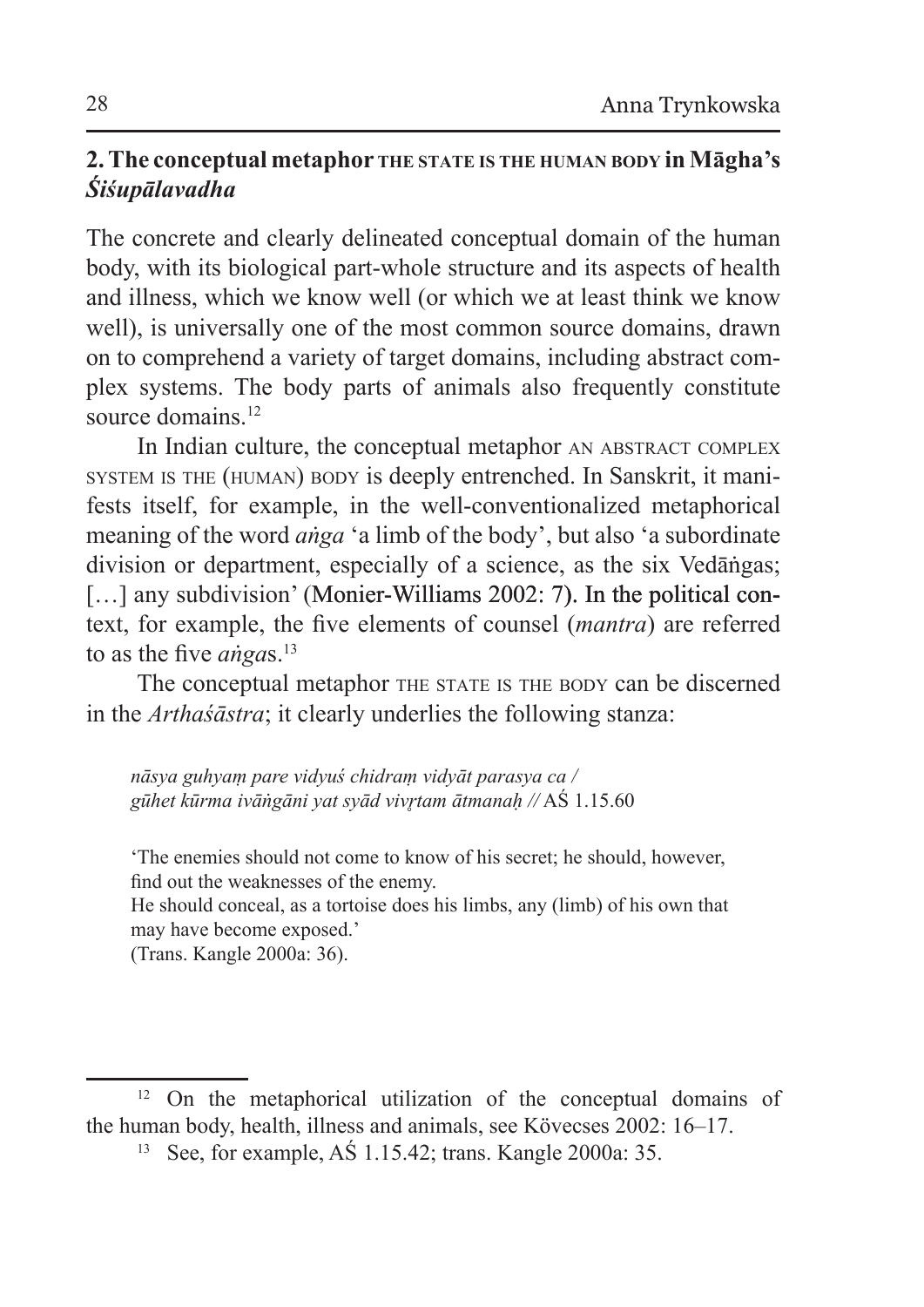The stanza makes use of the common *conceptual metonymy*<sup>14</sup> controller for controlled: <sup>15</sup> as frequently happens in the *Arthaśāstra*, <sup>16</sup> 'he', i.e. 'the king', stands here for 'the state'. In the second verse, the state is conceived of, at a more general level, in terms of the body; the biological part-whole structure of the body is mapped onto the abstract functional structure of the state. At a more specific level, the state is conceptualized here in terms of an animal, namely a tortoise; the instinctual behaviour of a tortoise, a reclusive animal which withdraws its soft limbs into its hard shell for protection from predators, is mapped onto the rational foreign policy of the state, which conceals information concerning its functional elements, and especially the weaknesses of its functional elements, for protection from external political enemies. Additionally, our knowledge of the longevity of tortoises maps onto the stability of the state which adopts the policy of close concealment.

In Māgha's *Śiśupālavadha* (*The Slaying of Śiśupāla*), one of the best and most famous Sanskrit *mahākāvya*s, based on an episode of the *Sabhāparvan* of the *Mahābhārata* (MBh 2.30–42; trans. van Buitenen 1975: 86–106), the conceptual metaphor THE STATE is the human body appears mainly in *sarga* 2, where the hero Krsna, who has been asked by Indra to kill the evil Śiśupāla, mighty King of the Cedis, takes counsel with his elder relations Balarāma and Uddhava to decide on a course of action against the villain. One more occurrence of this metaphor is found in *sarga* 14, which describes Yudhiṣṭhira's *rājasūya* sacrifice. All the stanzas of the *Śiśupālavadha* 

<sup>&</sup>lt;sup>14</sup> "This is a cognitive process in which one conceptual entity, the vehicle, provides mental access to another conceptual entity, the target, within the same conceptual domain" (Kövecses 2002: 248). For more on conceptual metonymy, see Kövecses 2002: 143–162; cf. Lakoff and Johnson 2003: 35–40; Lakoff and Turner 1989: 100–104; Radden and Kövecses 1999.

<sup>&</sup>lt;sup>15</sup> See Lakoff and Johnson 2003: 38; Radden and Kövecses 1999: 40; Kövecses 2002: 144 and 155.

<sup>16</sup> See Kangle 2000b: 128.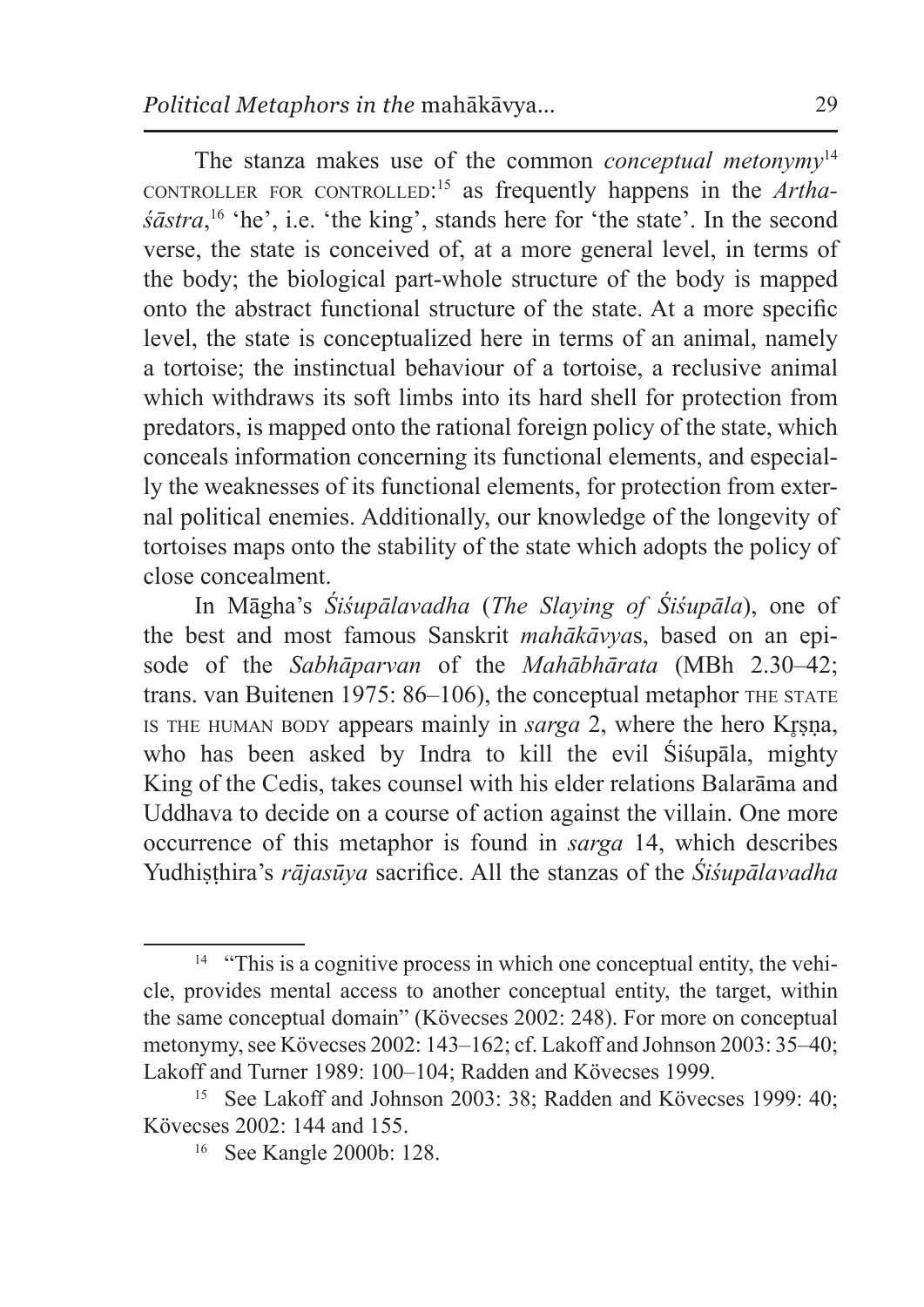in which the metaphor can be seen follow the *Arthaśāstra* in making use of the conceptual metonymy the king for the state.

In ŚV 2.82, Māgha elaborates on the conceptual metaphor the abstract functional structure of the state is the biological structure of the human body by specifying the parts of the human body in the source domain (the eyes, the mouth and the limbs) and the corresponding functional elements of the state in the target domain (spies, envoys and the *prakrtis*, i.e. the constituents of the state).<sup>17</sup> He also extends the metaphor by additionally mapping an armour and a weapon worn on the body onto the state's policy of close concealment and its intellectual potential:

*buddhiśastraḥ prakr̥tyaṅgo ghanasaṃvr̥tikañcukaḥ / cārekṣaṇo dūtamukhaḥ puruṣaḥ ko 'pi pārthivaḥ //* ŚV 2.82

The king is a special kind of man: with spies as his eyes, with envoys as his mouth, with the constituents of the state as his limbs, with close concealment as his armour, with intellect as his weapon.<sup>18</sup>

However, in the majority of the stanzas of the *Śiśupālavadha* which make use of the conceptual metaphor THE STATE IS THE HUMAN body, it is the condition of the state that is brought into focus.

In ŚV 2.93, the appropriate condition of the state is conceived of in terms of the appropriate condition of the body:

*ṣāḍguṇyam upayuñjīta śaktyapekṣo rasāyanam / bhavanty asyaivam aṅgāni sthāsnūni balavanti ca //* ŚV 2.93

[A ruler] with power in view should use the elixir of the six measures of foreign policy;

his limbs will thus become firm and strong.<sup>19</sup>

<sup>17</sup> Namely the king (*svāmin*), the ministers (*amātya*), the country (*janapada*), the fortified cities (*durga*), the treasury (*kośa*), the army (*daṇḍa*) and the allies (*mitra*). See AŚ 6.1.1; trans. Kangle 2000a: 314. See also Kangle 2000b: 127–128.

<sup>&</sup>lt;sup>18</sup> All translations from SV are mine. Cf. Hultzsch 1926: 19.

<sup>&</sup>lt;sup>19</sup> Cf. Hultzsch 1926: 20.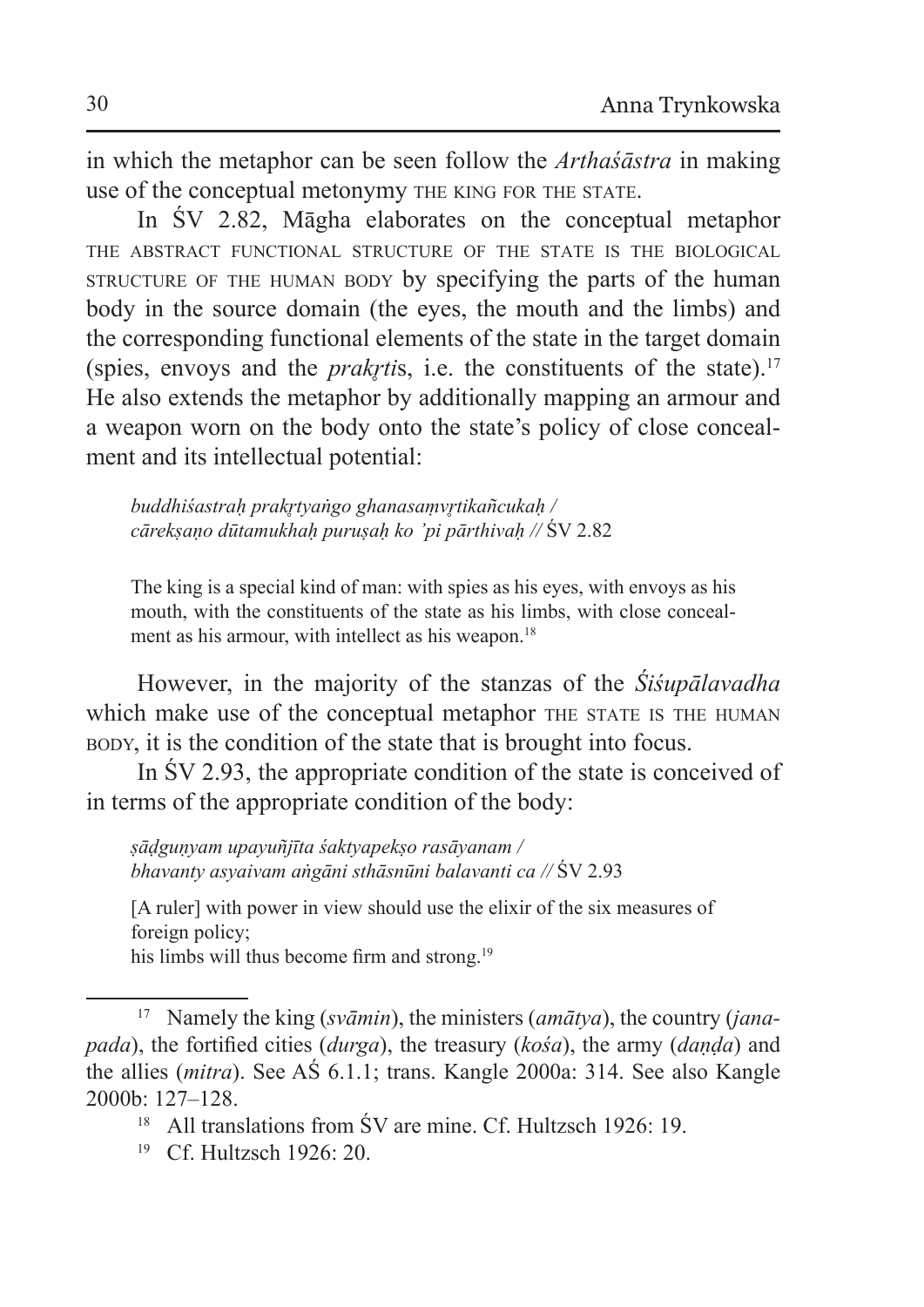The physical firmness and strength of the limbs of the human body are mapped here onto the political stability and power of the functional elements of the state. The means of achieving the bodily health, namely the miraculous *elixir vitae* (*rasāyana*),<sup>20</sup> believed to prevent old age and prolong life, maps onto the rational sixfold foreign policy of the state  $(s\bar{a}dgunva)$ ,<sup>21</sup> which, as we can now understand, is the means of achieving the state's welfare, prevents its decay and prolongs its existence.

The conceptual metaphor THE APPROPRIATE CONDITION OF THE STATE IS THE APPROPRIATE CONDITION OF THE HUMAN BODY also appears in  $\text{SV }2.10$ , where another mapping can be seen as well:

*uttiṣṭhamānas tu paro nopekṣyaḥ pathyam icchatā / samau hi śiṣṭair āmnātau vartsyantāv āmayaḥ sa ca //* ŚV 2.10

[A ruler] who wishes for well-being should not ignore a rising enemy; for the learned teach that he will continue to grow stronger, like a disease.<sup>22</sup>

Political enemies, who can be the cause of an inappropriate condition of the state, are conceptualized here in terms of diseases, which can be the cause of an inappropriate condition of the human body. If one wishes for well-being (i.e. health in the case of the body or welfare in the case of the state), neither any disease, nor any enemy should be ignored, no matter how insignificant they may initially seem, as both diseases and enemies, when left unattended, tend to grow stronger and become more dangerous (and harder to cure or defeat) over time.

<sup>22</sup> Cf. Hultzsch 1926: 12.

<sup>20</sup> On *rasāyana*, see Monier-Williams 2002: 870; Filliozat 1964: 12; Jolly 1951: 19 and 42; Wujastyk 2001: 201 and 209.

<sup>21</sup> The six measures of foreign policy are: peace (*saṃdhi*), war (*vigraha*), staying quiet (*āsana*), marching (*yāna*), seeking shelter (*saṃśraya*) and resorting to peace with one and war with another (*dvaidhībhāva*). See AŚ 7.1.2; trans. Kangle 2000a: 321. For more information on the sixfold foreign policy, see the whole AŚ 7; trans. Kangle 2000a: 321–384; see also Kangle 2000b: 251–255.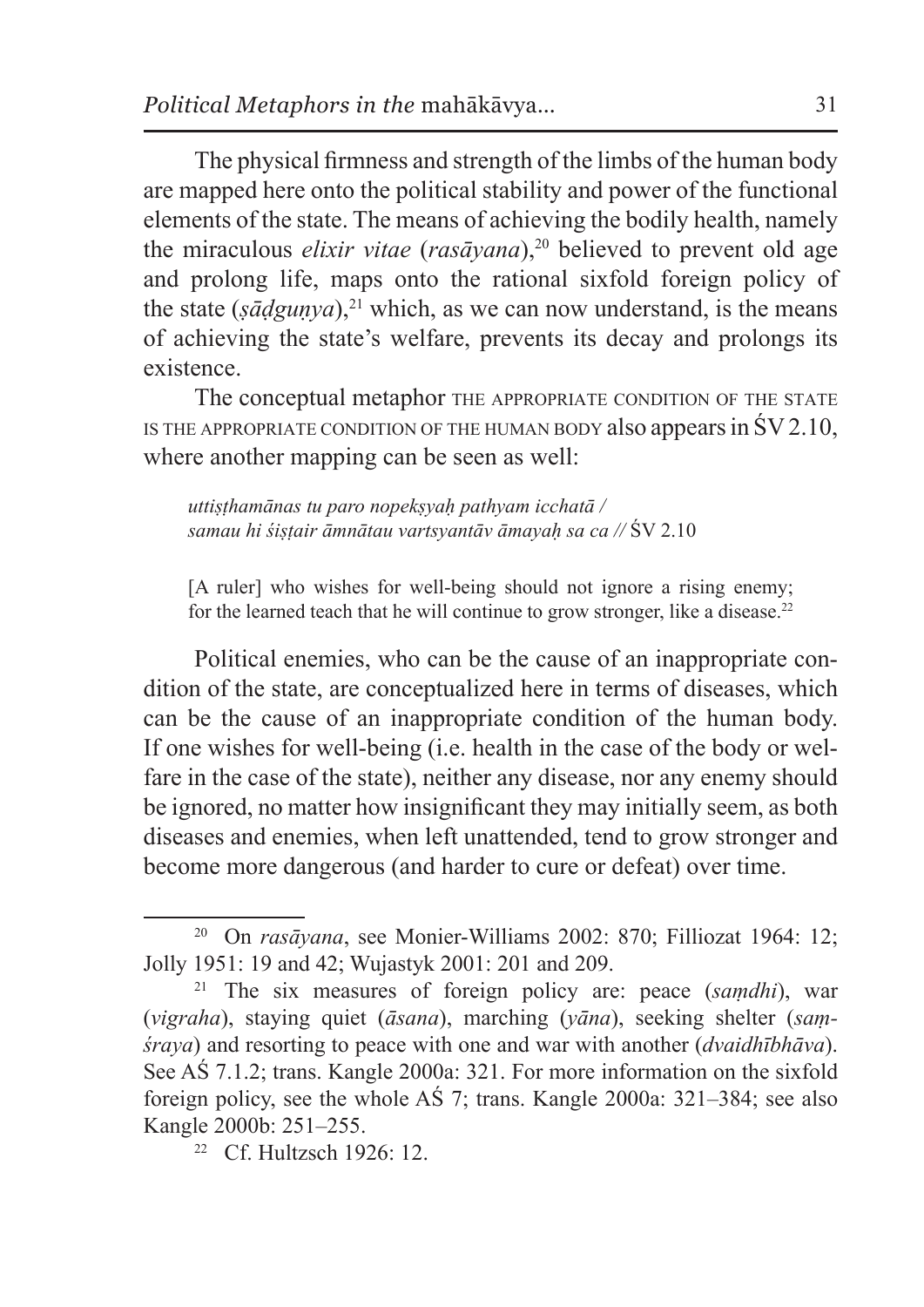Māgha elaborates on the conceptual metaphor political enemies ARE DISEASES in  $\text{SV } 2.96$ , where a major and not easily defeatable enemy is conceived of in terms of a specific major and not easily curable disease, namely consumption (*rājayakṣman*),<sup>23</sup> while his allies are conceptualized in terms of minor diseases accompanying consumption. Uddhava warns Krsna:

*mā vedi yad asāv eko jetavyaś cedirāḍ iti / rājayakṣmeva rogāṇāṃ samūhaḥ sa mahībhr̥tām //* ŚV 2.96

Do not believe that King of the Cedis is alone and therefore easy to defeat; just as consumption is accompanied by a multitude of other diseases, so he is followed by a host of other kings.<sup>24</sup>

ŚV 2.94 spells out the possible dire consequences of a conflict with a more powerful political enemy:

*sthāne śamavatāṃ śaktyā vyāyāme vr̥ddhir aṅginām / ayathābalam ārambho nidānaṃ kṣayasaṃpadaḥ //* ŚV 2.94

Rulers who make peace and wage war according to their ability and in the right place at the right time, grow stronger,

as do men who rest and exercise according to their ability and in the right place at the right time;

an effort beyond one's ability is the cause of total destruction / consumption.<sup>25</sup>

The stanza makes use of the conceptual metaphor an inappropriate condition of the state is an inappropriate condition of the human body: the final disintegration of the state politically and economically enfeebled by its excessive war effort is here conceived of in terms of the death of a person bodily enfeebled by his excessive physical effort

<sup>23</sup> On *rājayakṣman*, see Filliozat 1964: 100–105 and Jolly 1951: 129–131.

<sup>&</sup>lt;sup>24</sup> Cf. Hultzsch 1926: 21.

<sup>&</sup>lt;sup>25</sup> Cf. Hultzsch  $1926:21$ .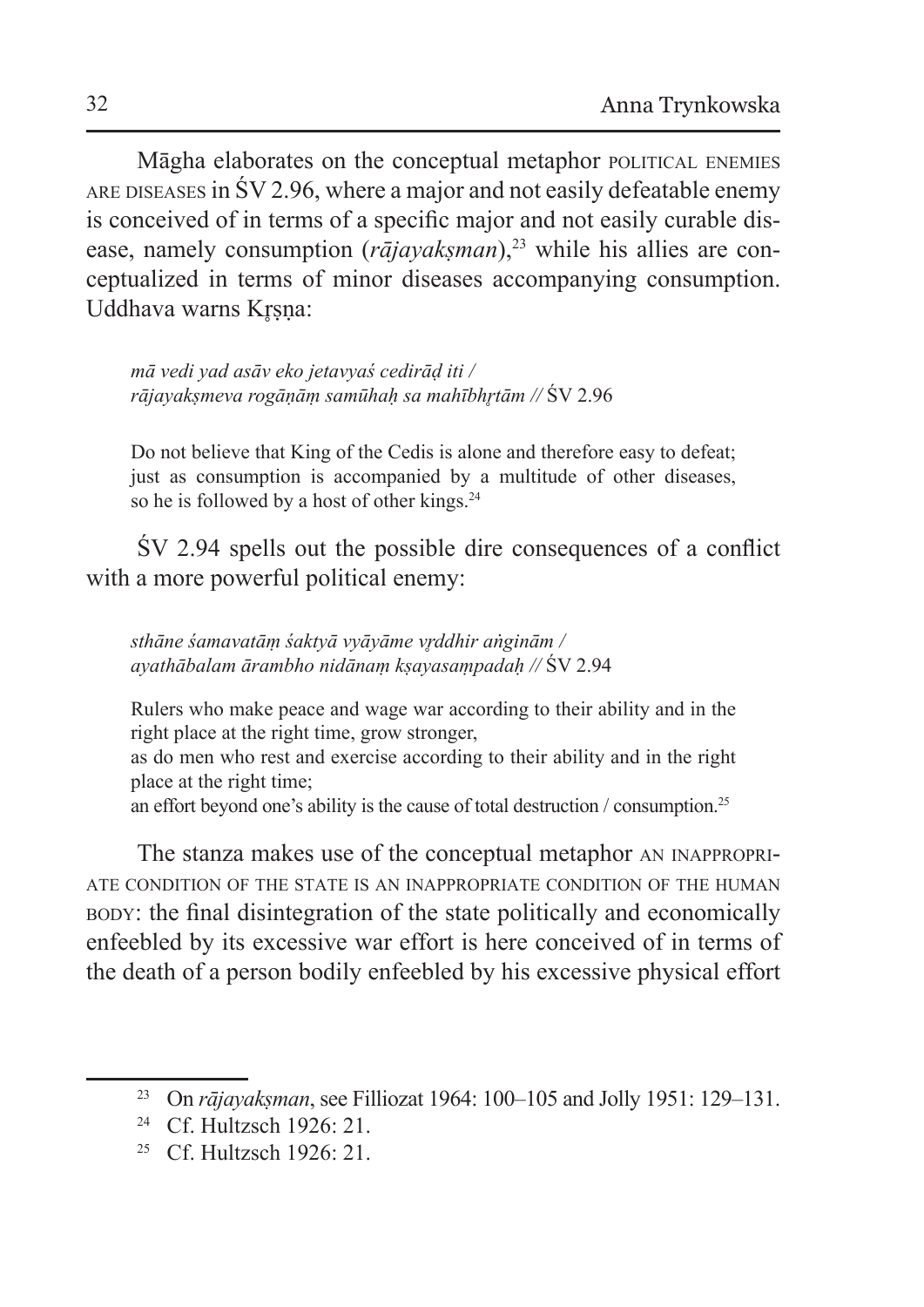and, consequently, ravaged by consumption.<sup>26</sup> (Thus, precisely speaking, the state is here conceptualized in terms of a person, i.e. a human, and not the human body; still, the metaphor focuses on the body of the human and its condition, and not on the human's higher-order attributes and behaviour). A balanced foreign policy, taking into account the state's own power and external circumstances, which is thus recommended, is understood in terms of a balanced healthy lifestyle.

A healthy lifestyle is also mapped onto a good policy in ŚV 14.13. In an earlier stanza, Yudhisthira points out that it is thanks to Krsna, who is the lord of the universe, that he has achieved sovereignty over the whole of Bhāratavarsa (ŚV 14.5; trans. Hultzsch 1926: 141). Krsna politely disagrees:

*sāditākhilanr̥paṃ mahan mahaḥ saṃprati svanayasaṃpadaiva te / kiṃ parasya sa guṇaḥ samaśnute pathyavr̥ttir api yady arogitām //* ŚV 14.13

It is thanks to the excellence of your own policy that you have now subjugated all the other kings and attained great might;

if a man who leads a healthy lifestyle becomes free from diseases, does someone else deserve the credit?<sup>27</sup>

When a man's healthy lifestyle is enough to get rid of all diseases and gain strength, a competent physician is not needed, and neither is a powerful protector when the state's own wise policy is enough to subjugate all enemies and obtain supremacy.

Summing up, in the *Śiśupālavadha*, the well-known domains of the human body, health, illness and medicine are utilized for the metaphorical conceptualization of the state and its policy. The conceptual metaphor THE STATE IS THE HUMAN BODY, which clearly underlies Māgha's stanzas concerning politics (and which the poet, naturally, elaborates

<sup>&</sup>lt;sup>26</sup> On excessive physical effort believed to be one of the causes of consumption, see Filliozat 1964: 103–104 and Jolly 1951: 129–130.

<sup>27</sup> Cf. Hultzsch 1926: 142.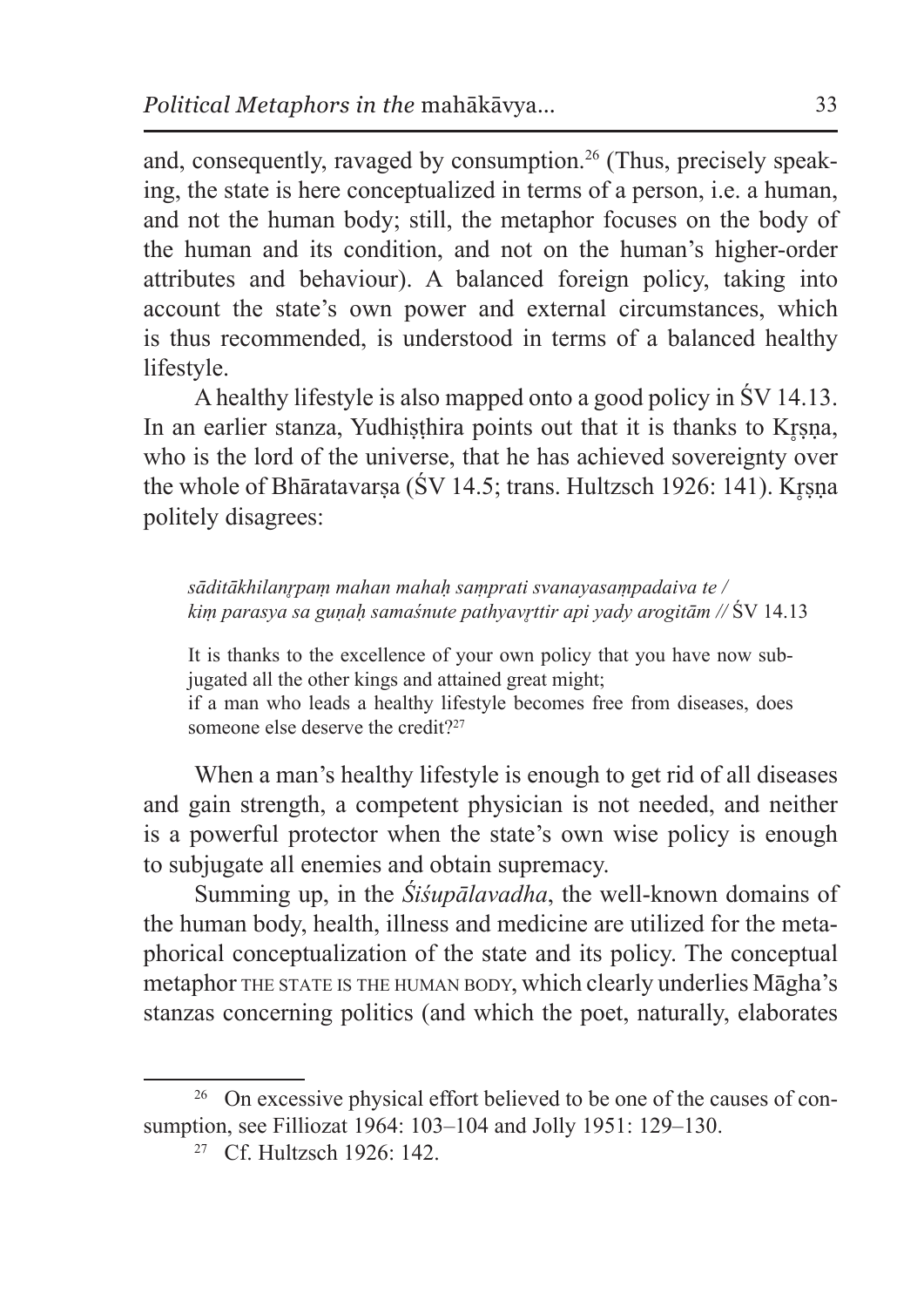on and extends), focuses, it seems, on the structure and condition, but also, I would argue, on the stability of the state, and is characterized by the following set of mappings:

| Source: the human body                                                                                        | Target: the state                                                                               |
|---------------------------------------------------------------------------------------------------------------|-------------------------------------------------------------------------------------------------|
| the biological structure of the body                                                                          | the abstract functional structure<br>of the state                                               |
| the parts of the body                                                                                         | the functional elements of the state                                                            |
| the appropriate condition of the body<br>(health, firmness, physical strength)                                | the appropriate condition of the state<br>(welfare, stability, political power)                 |
| an inappropriate condition of the body                                                                        | an inappropriate condition of the state                                                         |
| the causes of an inappropriate condition of<br>the body<br>(diseases, an unhealthy lifestyle)                 | the causes of an inappropriate condi-<br>tion of the state<br>(political enemies, a bad policy) |
| the means of achieving the appropriate condi-<br>tion of the body<br>(a healthy lifestyle, medical treatment) | the means of achieving the appropri-<br>ate condition of the state<br>(a good policy)           |

## **References:**

- Buitenen, van J. A. B. (trans.). 1975. *The Mahābhārata. 2. The Book of the Assembly Hall. 3. The Book of the Forest*. Chicago and London: The University of Chicago Press.
- Covill, L. 2009. *A Metaphorical Study of Saundarananda*. Delhi: Motilal Banarsidass.
- Filliozat, J. 1964. *The Classical Doctrine of Indian Medicine. Its origins and its Greek parallels*. First English edition. Trans. from the original in French by D. R. Chanana. Delhi: Munshiram Manoharlal.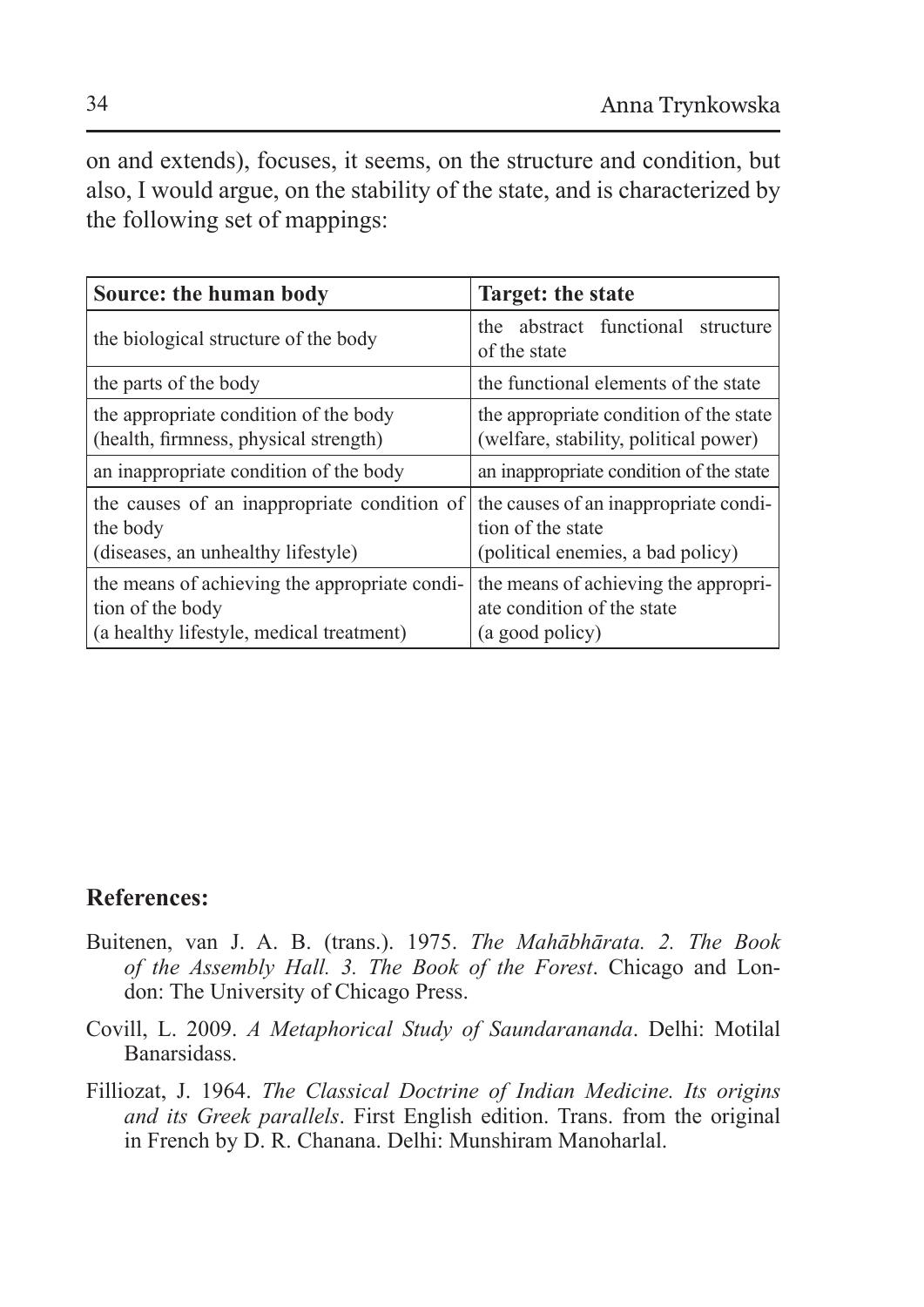- Hultzsch, E. (trans.). 1926. *Māgha's Śiśupālavadha*. *Nach den Kommentaren des Vallabhadēva und des Mallināthasūri*. Leipzig: Verlag der Asia Major.
- Jolly, J. 1951. *Indian Medicine. Trans. from German and supplemented with notes by C. G. Kashikar. With a foreword by J. Filliozat*. Poona.
- Jurewicz, J. 2010. *Fire and Cognition in the R̥gveda*. Warszawa: Dom Wydawniczy Elipsa.
- Kangle, R. P. (ed.). 2010. (2nd ed. reprint). *The Kauṭilīya Arthaśāstra. Part I. Sanskrit Text with a Glossary*. Delhi: Motilal Banarsidass.

—. (trans.). 2000a. (2nd ed. Reprint). *The Kauṭilīya Arthaśāstra. Part II. An English Translation with Critical and Explanatory Notes*. Delhi: Motilal Banarsidass.

—. 2000b. (1st ed. reprint). *The Kauṭilīya Arthaśāstra. Part III. A Study*. Delhi: Motilal Banarsidass.

Kövecses, Z. 2002. *Metaphor. A Practical Introduction*. New York: Oxford University Press.

—. 2007a. (1st ed. 2000). *Metaphor and Emotion. Language, Culture and Body in Human Feeling*. Cambridge: Cambridge University Press.

—. 2007b. (1st ed. 2005). *Metaphor in Culture. Universality and Variation*. Cambridge: Cambridge University Press.

- Lakoff, G. and M. Johnson. 2003. (1<sup>st</sup> ed.: Chicago 1980). *Metaphors We Live by. With a new afterword*. Chicago–London: The University of Chicago Press.
- Lakoff, G. and M. Turner. 1989. *More than Cool Reason. A Field Guide to Poetic Metaphor.* Chicago–London: The University of Chicago Press.
- MBh = *The Mahābhārata*. For the first time critically ed. by Vishnu S. Sukthankar and S. K. Belvalkar. *The Sabhāparvan*. For the first time critically ed. by F. Edgerton. 1944. Poona: Bhandarkar Oriental Research Institute.
- Monier-Williams, M. 2002. (1st ed.: Oxford University Press 1889). *A Sanskrit -English Dictionary. Etymologically and Philologically Arranged with special reference to Cognate Indo-European Languages.* Corrected edition. Delhi: Motilal Banarsidass.